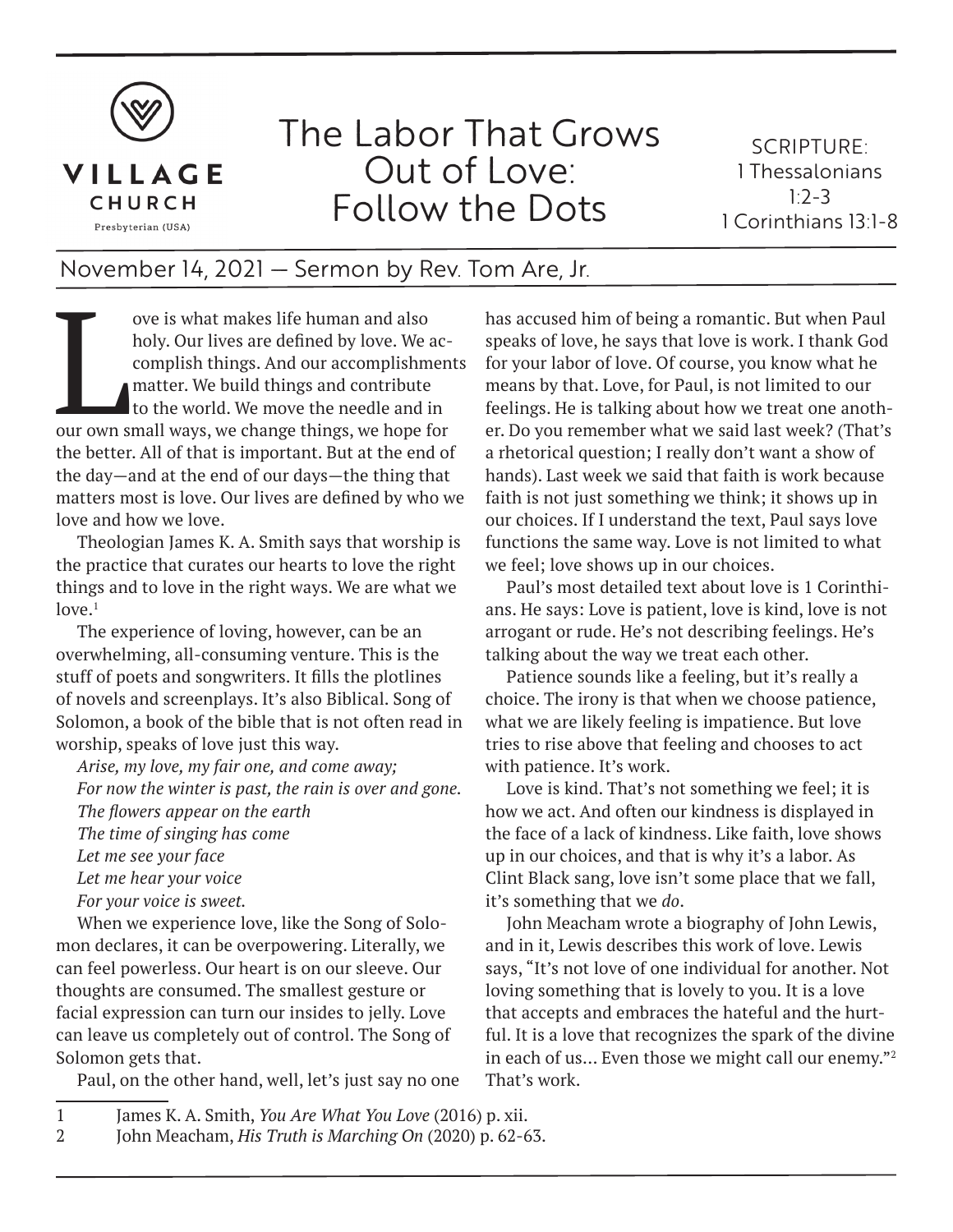And that is not a love we develop on our own; it is a gift from God. That is why Paul thanks not the Thessalonians, but thanks God for this love practiced in their lives. It is a gift, but it is also a labor because it endeavors to recognize the image of God in our neighbors, even when it is difficult to see.

But you know that. Paul doesn't know you, but I think were he to preach to us today, he would offer this same prayer: Village, I thank God for your labor of love.

One way this labor of love shows up is in our mission. Mission is bigger than service, for it is not simply offering a product. And it is bigger than charity, for charity is often about making the giver feel good. No, the mission of the church is, or should be, an act of love.

Today we give thanks to God for Signature Mission. Every year, you reach out and touch some mission in our community that changes lives. You stood with Rose Brooks domestic violence shelter, providing safety for women and children whose home life was defined by violence and fear. Fear is a terrible thing. You supported the Upper Room reading program, which provided after-school tutoring for children. When Reconciliation Services was imagining Thelma's Kitchen, you invested in a way that made that possible. That's just a few. This is what the labor of love looks like.

This year our Mission Committee was inspired by Kar Woo and the work he does with our homeless neighbors. He is moved by compassion for those in great need, and he sees the image of God in them, and we are partnering to support this ministry. For there is no theological justification for citizens in this country to live on the streets.

Visiting with Kar has made me aware that I have no idea what it is like to have no home. When I was in high school, I got a job selling shoes in the mall near my house. I was terrible at that job. After a few months, they transferred me to another store about 30 minutes away. One day after work, I was driving home on 285—the perimeter around Atlanta. It was a bit rainy and the roads were wet and I was driving too fast for those conditions. That was really stupid. When the cars ahead of me locked up, I couldn't stop. I watched, in slow motion, as I slid into the car ahead of me. I totaled the car.

But then, I called my mom. She came and picked me up. I even got another car... a used Ford Granada with about a billion miles on it. Driving that Granada increased my prayer life, I can tell you that. I never knew if it was going to start or not.

But here's the point. On a rainy afternoon in November, I did something stupid and found myself in a situation that I could not repair. I had a job, but I didn't have the money to address the circumstance I had created. But I had a family that did have those resources. I had a safety net. Most of us have that safety net; many of us have been that safety net.

But for so many people, when they hit a situation of bad luck, or maybe as a consequence of stupid choices, they find themselves in a situation that they can't fix—and there is no safety net. And they end up on the street. For many, there are mental-health or addiction factors and they are not going to make it without a net. Kar Woo saw that reality and sought to be the change he saw the world needed.

I told you recently about meeting Gabriel. He lived in the park across the street from the church I served in Florida. Gabriel loved the music of John Rutter and had gone to college. But when his mother got sick, the money used for tuition had to be spent on doctors. In time, the money ran out and Gabriel ended up living in the park across the street. We never know what spiral has led to someone finding themselves without a home to go to.

Because we love, it means it is holy to treat our neighbor like they are human and to minister to those on the street is a holy work. There is no theological justification for citizens of this nation to live on the streets.

But our mission is more than service, for we are not simply offering a product. And our mission is more than charity. It is, or should be, a labor of love. For mission to be a labor of love it has to be *relational*. This points to the growing edge in our mission. It is good and right that we share our financial resources; my goodness, it's more important for us to do the giving than it is for those who receive.

Our mission is most truly an labor of love when we learn some names and hear some stories and give some time to those who need us. And then we might grow ourselves.

I went with a number of you to Thwake, Kenya a